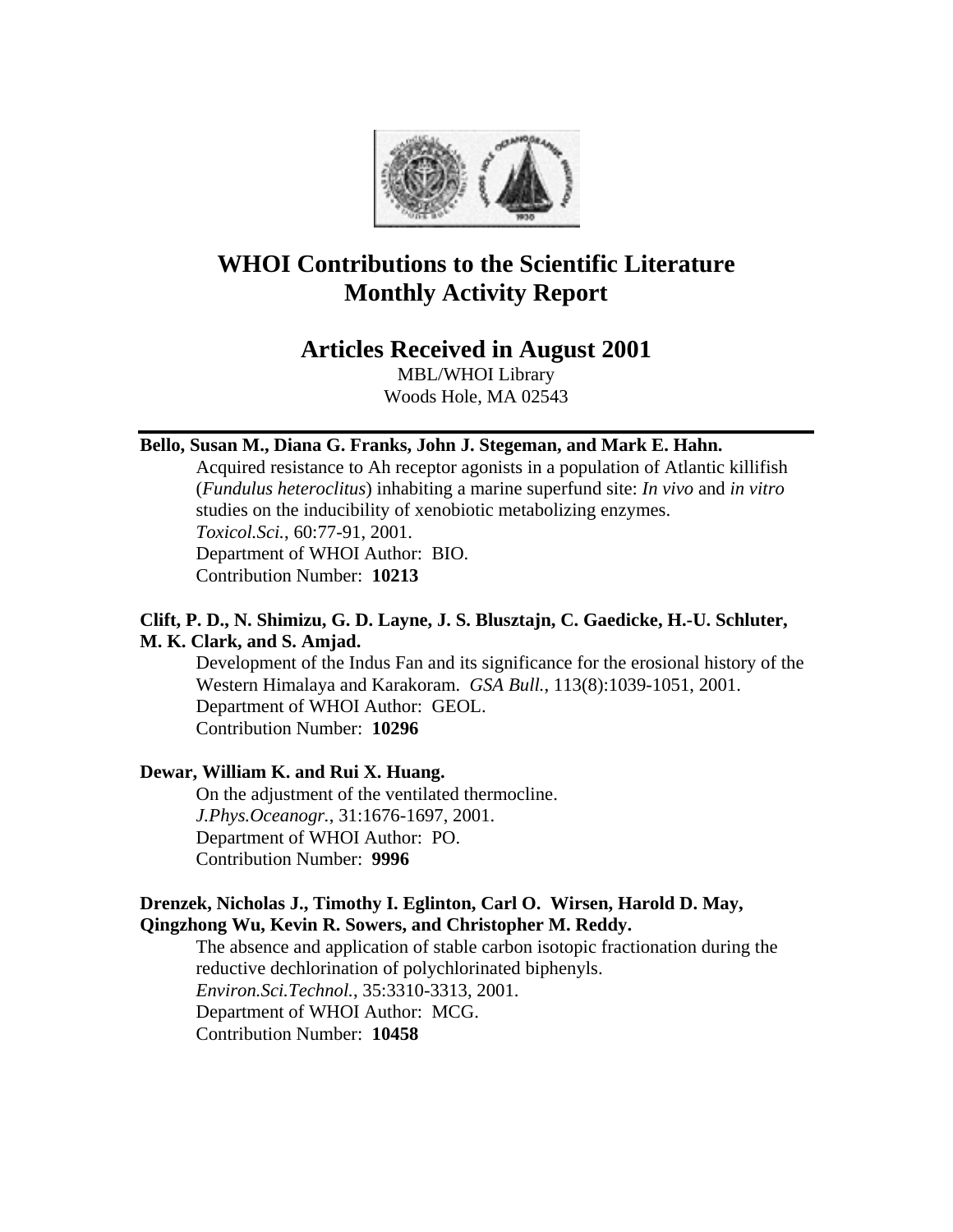### **Hestermann, Eli V., John J. Stegeman, and Mark E. Hahn.**

Serum alters the uptake and relative potencies of halogenated aromatic hydrocarbons in cell culture bioassays. *Toxicol.Sci.*, 53(2):316-325, 2000. Department of WHOI Author: BIO. Contribution Number: **9964**

# **Hirth, Greg, Christian Teyssier, and W. James Dunlap.**

An evaluation of quartzite flow laws based on comparisons between experimentally and naturally deformed rocks. *Int.J.Earth Sci.*, 90:77-87, 2001. Department of WHOI Author: GEOL. Contribution Number: **NONE**

# **Hosford, Allegra, Jian Lin, and Robert S. Detrick.**

Crustal evolution over the last 2 m.y. at the Mid-Atlantic Ridge OH-1 segment, 35ºN. *J.Geophys.Res.*, 106(B7):13269-13285, 2001. Department of WHOI Author: GEOL. Contribution Number: **10362**

# **Huang, Rui Xin.**

An analytical solution of the ideal-fluid thermocline. *J.Phys.Oceanogr.*, 31:2441-2457, 2001. Department of WHOI Author: PO. Contribution Number: **10165**

# **Johnson, Gregory C., David L. Musgrave, Bruce A. Warren, Amy Ffield, and Donald B. Olson.**

Flow of bottom and deep water in the Amirante Passage and Mascarene Basin. *J.Geophys.Res.*, 103(C13):30973-30984, 1998. Department of WHOI Author: PO. Contribution Number: **NONE**

### **Lentz, Steven, Matthew Carr, and T. H. C. Herbers.**

Barotropic tides on the North Carolina shelf. *J.Phys.Oceanogr.*, 31:1843-1859, 2001. Department of WHOI Author: PO. Contribution Number: **9967**

### **Li, Aishao, Diane K. Stoecker, and D. Wayne Coats.**

Use of the 'food vacuole content' method to estimate grazing by the mixotrophic dinoflagellate *Gyrodinium galatheanum* on cryptophyes. *J.Plank.Res.*, 23(3):303-318, 2001. Department of WHOI Author: BIO. Contribution Number: **NONE**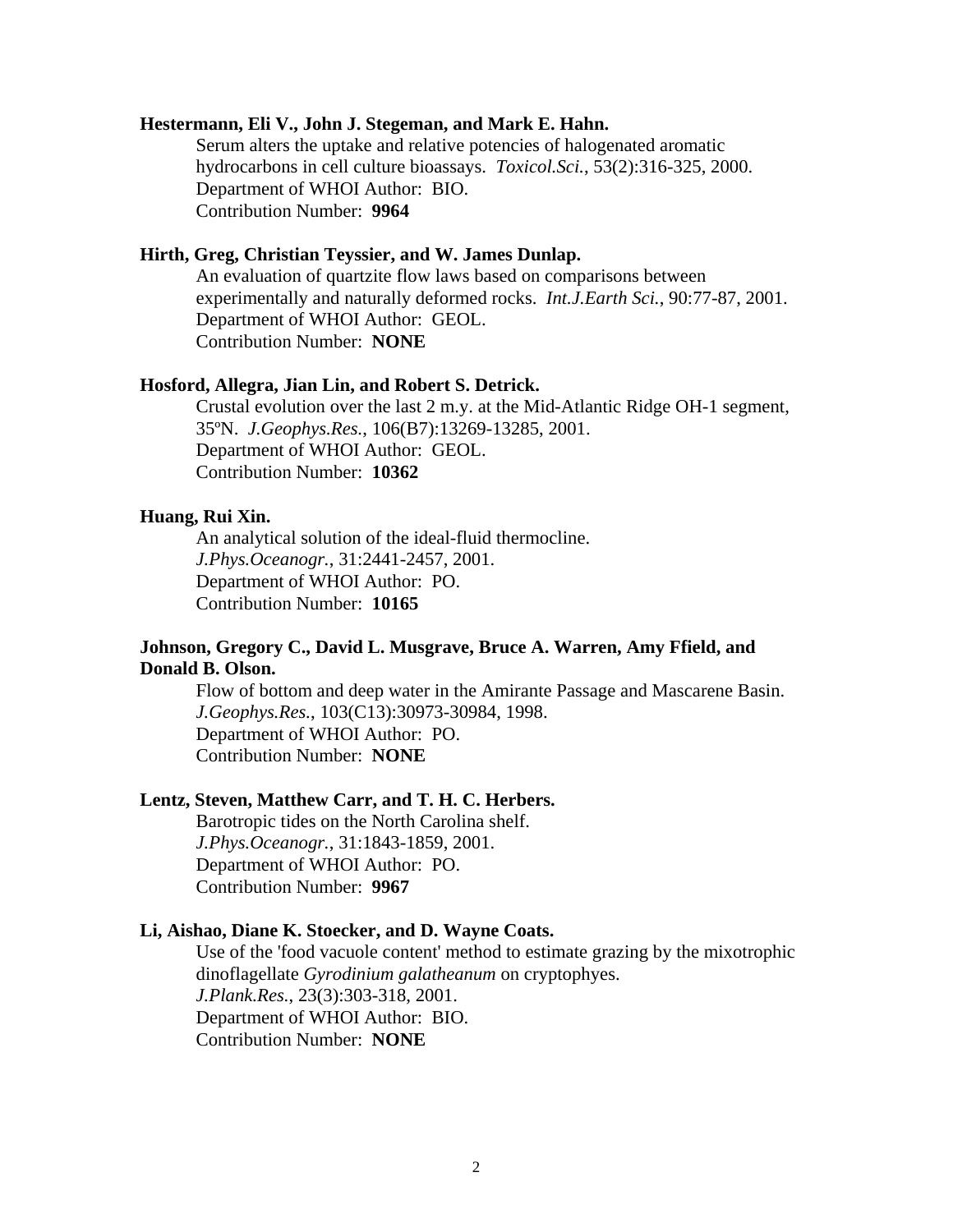### **Losh, Steven, Lorraine Eglinton, Martin Schoell, and James Wood.**

Vertical and lateral fluid flow related to a large growth fault, South Eugene Island Block 330 Field, offshore Louisiana. *AAPG Bull.*, 83(2):244-276, 1999. Department of WHOI Author: MCG. Contribution Number: **9829**

#### **Lynch, Daniel R. and Dennis J. McGillicuddy.**

Objective analysis for coastal regimes. *Cont.Shelf Res.*, 21(11/12):1299-1315, 2001. Department of WHOI Author: AOPE. Contribution Number: **10264**

# **MacCready, Parker, William E. Johns, David M. Fratantoni, and Roy A. Watlington.**

Overflow into the deep Caribbean: Effects of plume variability. *J.Geophys.Res.*, 104(C11):25913-25936, 1999. Department of WHOI Author: PO. Contribution Number: **NONE**

# **Menzies, M. A., R. Vannucci, J. L. Bodinier, F. A. Frey, N. Shimizu, P. B. Kelemen, E. Rampone, G. Rivalenti, and A. W. Hoffman.**

Orogenic Lherzolites and mantle processes: editorial. *J.Petrol.*, 42(1):3-4, 2001. Department of WHOI Author: GEOL. Contribution Number: **NONE**

### **Miller, Patrick J. O.**

Cetacean science does not have to be pseudo-science. *Behav.Brain Sci.*, 24(2):347-348, 2001. Department of WHOI Author: BIO. Contribution Number: **NONE**

### **Montlucon, Daniel B. and Cindy Lee.**

Factors affecting lysine sorption in a coastal sediment. *Org.Geochem.*, 32:933-942, 2001. Department of WHOI Author: MCG. Contribution Number: **NONE**

#### **Neubert, M. G., M. Kot, and M. A. Lewis.**

Errata: Invasion speeds in fluctuating environments. *Proc.R.Soc.Lond.*, B 267:2568-2569, . Department of WHOI Author: MCG. Contribution Number: **NONE**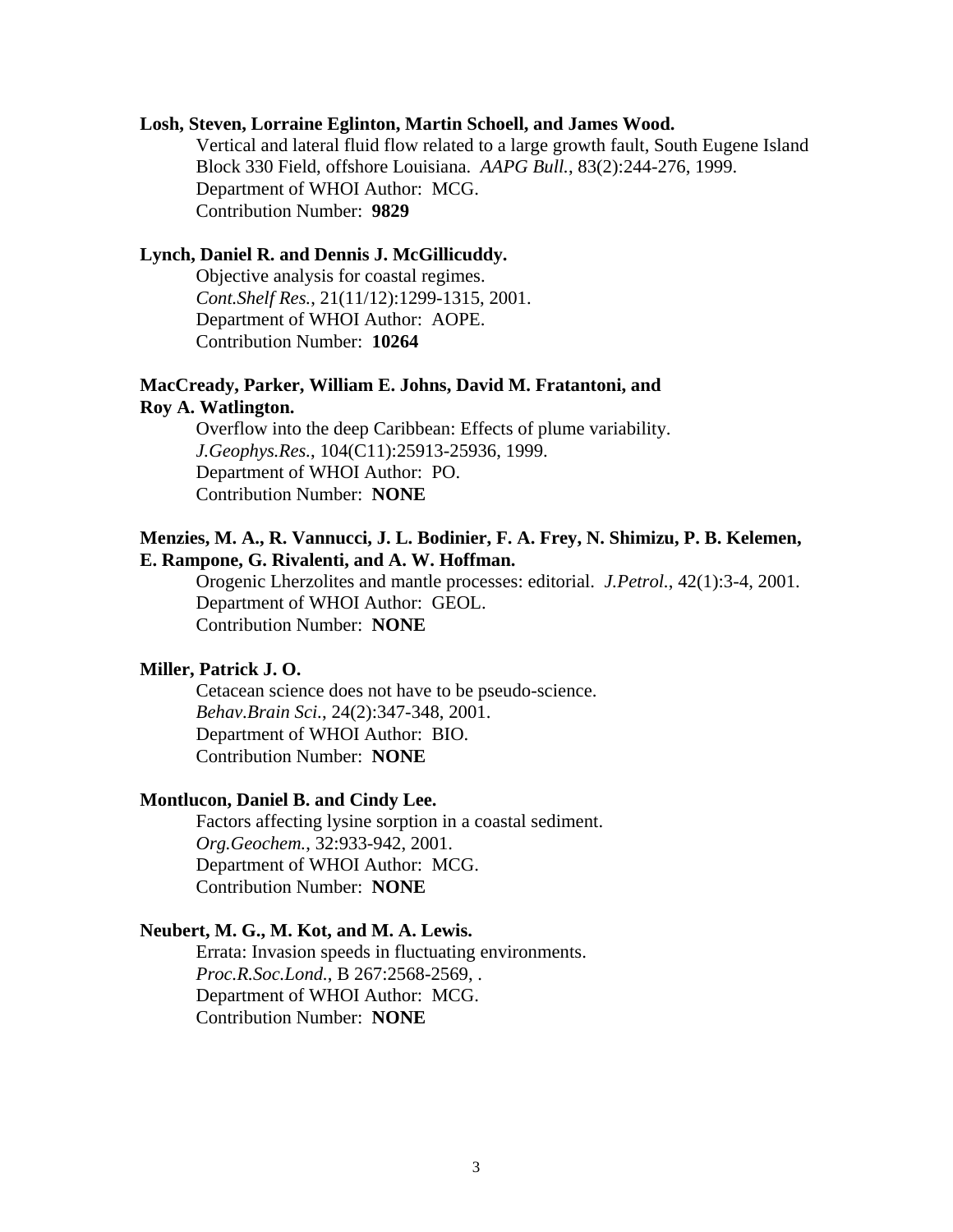# **Orphan, Victoria J., Christopher H. House, Kai-Uwe Hinrichs, Kevin D. McKeegan, and Edward F. Delong.**

Methane-consuming archaea revealed by directly coupled isotopic and phylogenetic analysis. *Science*, 293:484-486, 2001. Department of WHOI Author: GEOL. Contribution Number: **NONE**

### **Polasky, Stephen and Andrew R. Solow.**

The value of information in reserve site selection. *Biodiversity and Conservation*, 10:1051-1058, 2001. Department of WHOI Author: MPC. Contribution Number: **NONE**

#### **Rengefors, K., K. Pettersson, T. Blenckner, and D. M. Anderson.**

Species-specific alkaline phosphatase activity in freshwater spring phytoplankton: Application of a novel method. *J.Plankton Res.*, 23(4):435-443, 2001. Department of WHOI Author: BIO. Contribution Number: **10151**

# **Saal, A. E., E. Takazawa, F. A. Frey, N. Shimizu, and S. R. Hart.**

Re-Os isotopes in the Horomon peridotite: Evidence for refertilization. *J.Petrol.*, 42(1):25-37, 2001. Department of WHOI Author: GEOL. Contribution Number: **NONE**

### **Scheltema, Amelie H. and Dmitry L. Ivanov.**

Prochaetodermatidae of the Eastern Atlantic Ocean and Mediterranean Sea (Mollusca: Aplacophora). *J.Molluscan Stud.*, 66:313-362, 2000. Department of WHOI Author: BIO. Contribution Number: **10065**

### **Schultz, Richard A. and Jian Lin.**

Three-dimensional normal faulting models of the Valles Marineris, Mars, and geodynamic implications. *J.Geophys.Res.*, 106(B8):16459-16566, 2001. Department of WHOI Author: GEOL. Contribution Number: **10312**

#### **Sell, A. F.**

Morphological defenses induced in situ by the invertebrate predator Chaborus: Comparison of responses between *Daphnia pulex* and *D. rosea*. *Oecologia*, 125(1):150-160, 2000. Department of WHOI Author: BIO. Contribution Number: **NONE**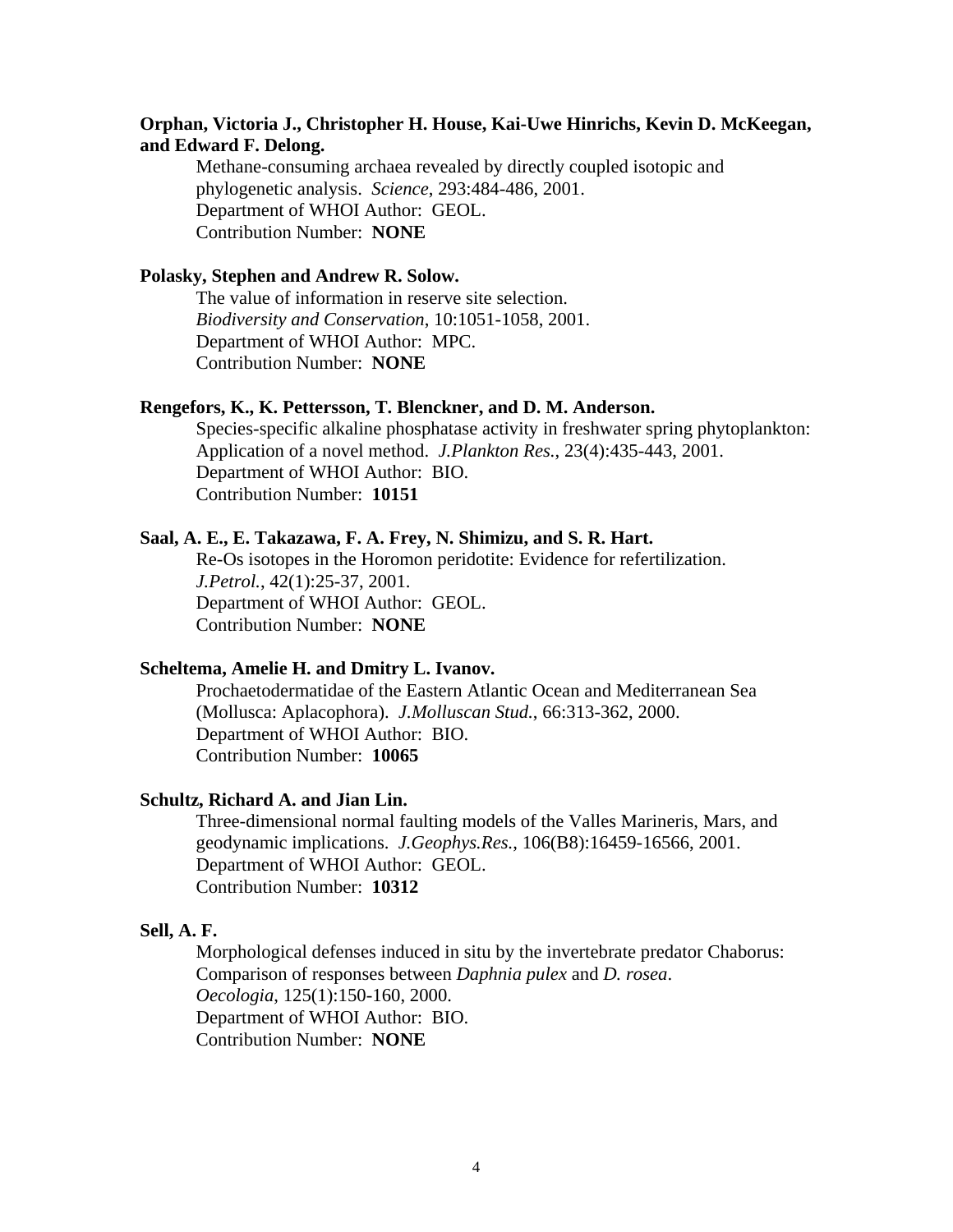#### **Singh, H., O. Pizarro, A. Duester, and J. Howland.**

Optical imaging from the ABE AUV. *Sea Tech.*, 41(4):39-43, 2000. Department of WHOI Author: AOPE. Contribution Number: **10150**

## **Slater, Lucy, Dan McKenzie, Karl Gronvold, and Nobu Shimizu.**

Melt generation and movement beneath Theisstareykir, NE Iceland. *J.Petrol.*, 42(2):321-354, 2001. Department of WHOI Author: GEOL. Contribution Number: **NONE**

#### **Smith, Deborah K., Maurice A. Tivey, Patricia M. Gregg, and Laura S. L. Kong.**

Magnetic anomalies at the Puna Ridge, a submarine extension of Kilauea Volcano: Implications for lava deposition. *J.Geophys.Res.*, 106(B8):16047- 16060, 2001. Department of WHOI Author: GEOL. Contribution Number: **10456**

# **Smith, Woollcott, Andrew Solow, and Clara Chu.**

An index of the contribution of spatial community structure to the speciesaccumulation curve. *Ecology*, 81(11):3233-3236, 2000. Department of WHOI Author: MPC. Contribution Number: **9959**

# **Tucholke, Brian E., Kantaro Jujioka, Takemi Ishihara, Greg Hirth, and Masataka Konoshita.**

Submersible study of an oceanic megamullion in the central North Atlantic. *J.Geophys.Res.*, 106(B8):16145-16161, 2001. Department of WHOI Author: GEOL. Contribution Number: **10440**

### **Tyack, Peter L.**

Cetacean culture: Humans of the sea?. *Behav.Brain Sci.*, 24(2):358-359, 2001. Department of WHOI Author: BIO. Contribution Number: **NONE**

### **Warren, Bruce A.**

Arnold B. Arons (1916-2001). *EOS*, 82(30):328, 2001. Department of WHOI Author: PO. Contribution Number: **NONE**